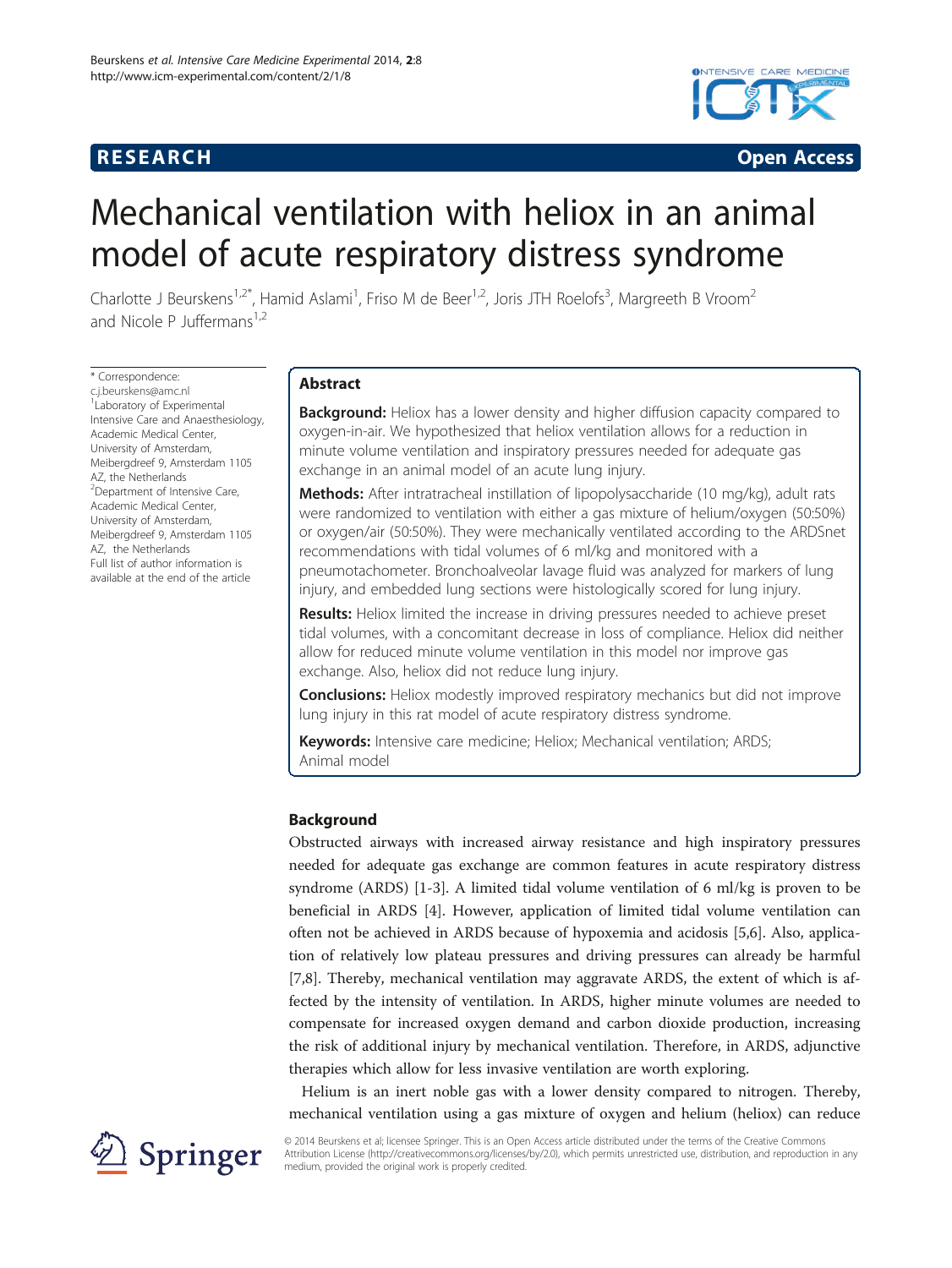turbulent gas flow and establish a more laminar flow [[9\]](#page-7-0). This biochemical feature enables a reduction in the work of breathing in patients with obstructed airflow due to increased airway resistance during exacerbations of asthma and COPD [[10](#page-7-0)]. Another important feature of heliox is the increased diffusion of  $CO<sub>2</sub>$  compared to air [\[9](#page-7-0)]. Consequently, heliox decreases inspiratory pressures required to establish a set gas flow and to enable gas exchange in distant alveoli [\[11,12](#page-7-0)].

The use of heliox has been evaluated in pediatric animal models of ARDS induced by oleic acid or saline [\[13](#page-7-0)-[15\]](#page-7-0), showing that heliox ventilation improved gas exchange during high-frequency oscillatory ventilation. We recently showed that heliox improves  $CO<sub>2</sub>$  removal and decreases driving pressures in patients who are mechanically ventilated according to the recommended protective strategy, as well as in an animal model of lung injury inflicted by high tidal volume ventilation [[16,17\]](#page-7-0).

In this study, we investigated the effects of heliox in an adult lung injury model. We hypothesized that the use of heliox reduces minute volume ventilation and inspiratory pressures with improved compliance. Furthermore, we hypothesized that the use of heliox facilitates  $CO<sub>2</sub>$  elimination during protective mechanical ventilation. Although without a clear mechanism known, heliox showed anti-inflammatory effects in ARDS models in previous studies [[14,18\]](#page-7-0), so the effect on the inflammatory response was also investigated.

#### **Methods**

# Animal study design

The animal care and use committee of the Academic Medical Center, University of Amsterdam, Netherlands approved this study. Animal procedures were carried out in compliance with Institutional Standards for Use of Animal Laboratory Animals.

#### Induction of lung injury, anesthesia, instrumentation, and mechanical ventilation

Male Sprague–Dawley rats (Harlan, The Hague, The Netherlands), weighing 350 to 400 g, were randomized into four experimental groups. Two groups were anesthetized using a transoral miniature nebulizer under light anesthesia (97% oxygen with 3% isoflurane) and intratracheally instilled with 1 mg/kg of *Escherichia coli* lipopolysaccharide (LPS) (L4131, 7.5 mg/kg, Sigma Aldrich, Steinheim, Germany). Control groups received no instillation. Two hours after LPS instillation, the animals were anesthetized by intraperitoneal injection of 90 mg/kg ketamine (Nimatek®; Eurovet Animal Health BV, Bladel, the Netherlands), 0.125 mg/kg dexmedetomidine (Dexdomitor®; Orion Pharma, Espoo, Finland), and 0.05 mg/kg atropine (atropine sulfate; Centrafarm BV, Etten-Leur, the Netherlands). Via a tail vein Venflon cannula, anesthesia was maintained by infusion of 10 mg/ml ketamine at 2.7 ml/h. A solution of saline and 4.2 mg/ml bicarbonate (Fresenius Kabi Nederland BV, Hertogenbosch, the Netherlands) was administered at 2.5 ml/h.

A tracheotomy was performed and a metal cannula was inserted into the trachea. Two sutures were placed around the exposed part of the trachea into which the cannula was tied down thoroughly. The cannula was then connected to a ventilator (Servo 900C, Siemens, Upplands Vasby, Sweden). The ventilators were calibrated for the heliox gas mixture according to the instruction of the manufacturer using a pressure reduction valve to allow the high-pressure of the heliox tank to be reduced to safe and usable pressures for ventilation (Linde Gas Therapeutics, Eindhoven, the Netherlands).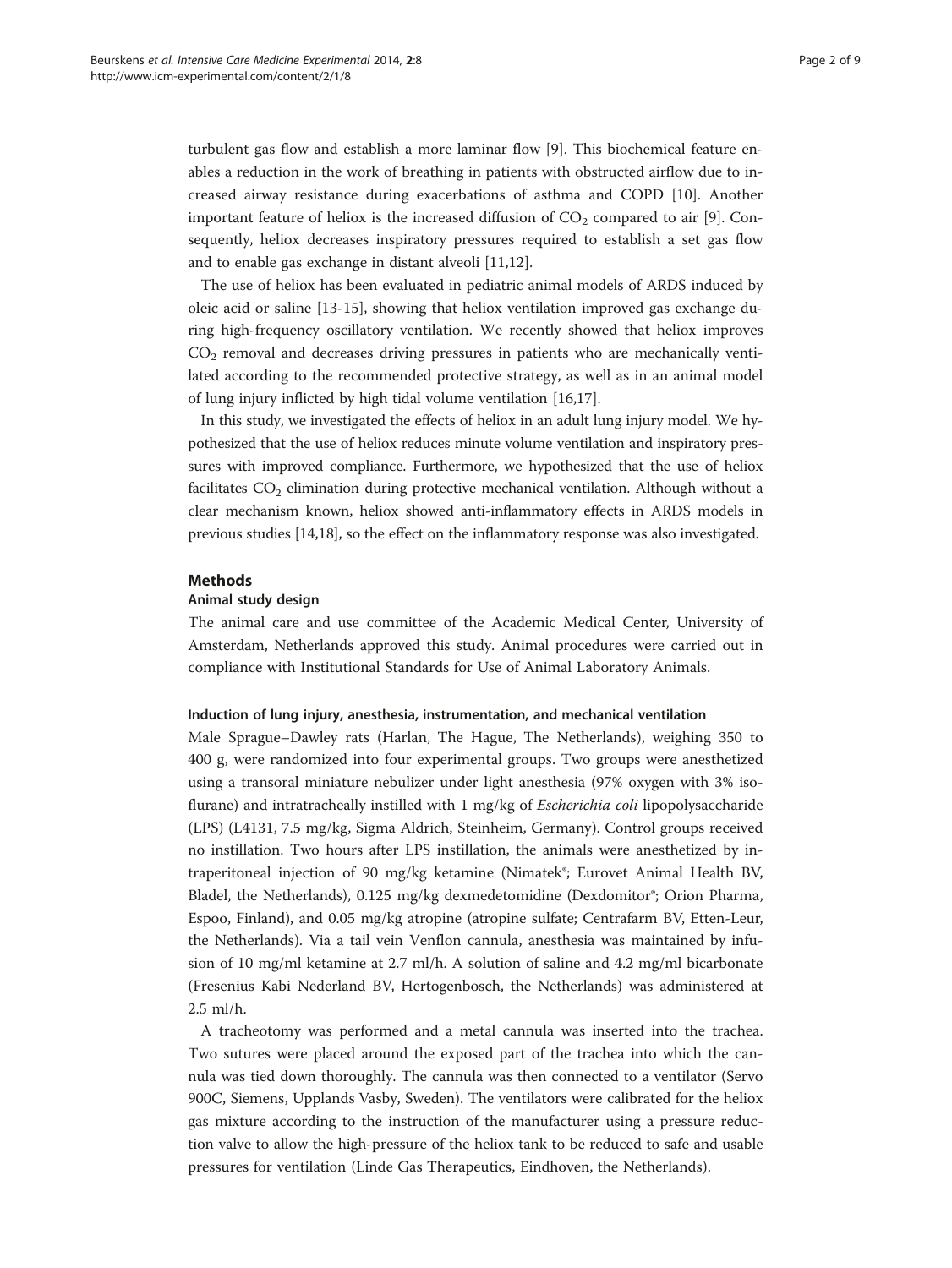Hemodynamic parameters were monitored by inserting a polyethylene heparinizedsaline (1:1,000)-filled catheter into the right carotid artery (Braun, Melsungen, Germany) that was connected to a monitor (Siemens SC900, Danvers, MA, USA). Temperature was monitored rectally (Ama-digit ad 15th, Amarell, Kreuzwertheim, Germany) and maintained at 37°C by a thermo mattress.

The rats were ventilated in a pressure-controlled mode for 4 h, with either heliox (technical gas 50% oxygen; 50% helium; blended by Linde Gas Therapeutics) or 50% oxygen-in-air gas mixture. In total, 32 animals were studied of which 16 received heliox (8 LPS, 8 healthy controls) and 16 received 50% oxygen-in-air gas mixture (8 LPS, 8 healthy controls).

Lung protective (LP) ventilation was maintained, according to a fixed protocol, by applying 6 ml/kg and 5 cm  $H_2O$  positive end-expiratory pressure (PEEP). FiO<sub>2</sub> was set at 50% with an inspiration to expiration ratio of 1:2 and adjustment of respiratory rate to maintain arterial PaCO<sub>2</sub> within 4.5 to 6.0 kPa, according to hourly drawn arterial blood gases (RAPIDlab 865 blood gas analyzer, Bayern, Mijdrecht, the Netherlands).

Tidal volumes were strictly maintained using a pneumotachometer (Hugo Sachs Elektronik, Harvard apparatus, March-Hugstetten, Germany) specific for rats. The pneumotachometer is a transducer for airflow measurement, placed between the metal cannula and the ventilator. For both heliox and oxygen ventilation, the pneumotachometer was calibrated using a 1-ml syringe according to the manufacturer's instruction. Tidal volumes were recorded using respiration software (HSE-BDAS basic data acquisition, Harvard apparatus, March-Hugstetten, Germany) and displayed on a computer screen throughout the whole experiment. We set a pressure controlled ventilation mode and started with an inspiratory pressure of 15 cm  $H<sub>2</sub>O$ . The tidal volume was targeted by adjusting the inspiratory pressure [[17](#page-7-0)[,19-21](#page-8-0)].

The inspiratory pressures were recorded every hour. The driving pressure was calculated by inspiratory pressure minus PEEP. Compliance was calculated by dividing the tidal volume per kilogram by the driving pressure. Minute volume was calculated in milliliter per minute by multiplying respiratory rate with the measured tidal volume.

#### Inflammation measurements

After 4 h of mechanical ventilation, the rats were bled and plasma was centrifuged at 1,800  $\times$  g for 10 min at 4°C. The lungs were removed *en bloc* and the right lung was ligated. A bronchoalveolar lavage was done by flushing the left lung three times with 2.0 ml NaCl, yielding approximately 5.5 to 6.0 ml of bronchoalveolar lavage fluid (BALF).

In BALF, the cells were counted using a hematocytometer (Z2 Coulter Particle Counter, Beckman Coulter Corporation; Hialeah, Florida, USA). After centrifugation of BALF (300  $\times$  g for 10 min at 4°C), protein levels were measured (Oz Biosciences, Marseille, France) and levels of interleukin (IL)-1β, IL-6, cytokine-induced neutrophil chemoattractant 3 (CINC-3), and tumor necrosis factor alpha (TNF- $\alpha$ ) were determined by ELISA in BALF and blood, according to instructions of the manufacturer (R&D Systems, Abingdon, UK).

The upper lobe of the right lung was fixed in 1% buffered formaldehyde and subsequently embedded in paraffin and afterwards cut into 5-μm-thick sections. The lung sections were fixed on glass slides and stained with hematoxylin and eosin and were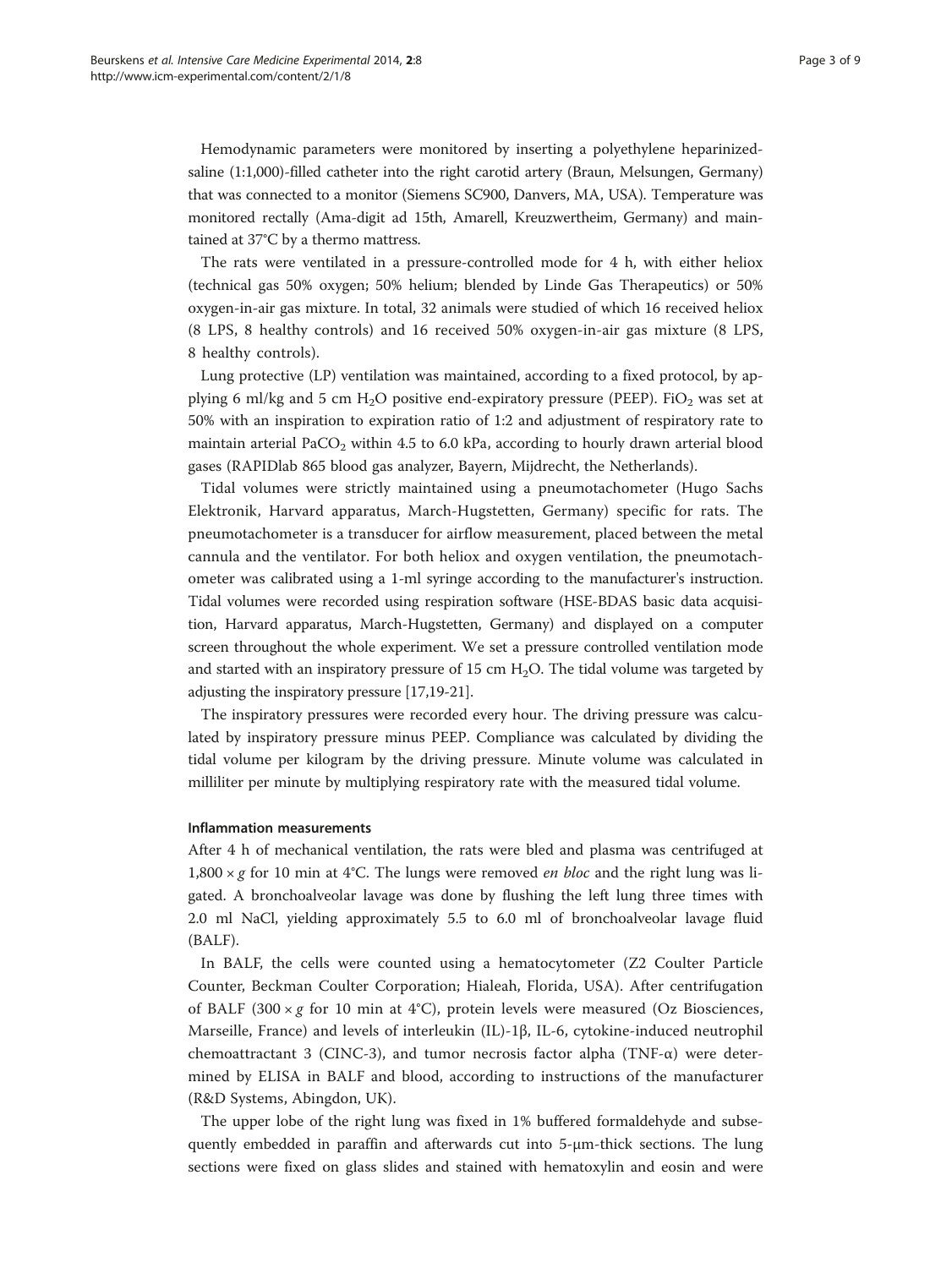analyzed by a pathologist, who was blinded to group identity, with the use of total histology score. This score consists of several parameters, including interstitial inflammation, endothelialitis, edema, bronchitis, thrombus, and pleuritis. All parameters were scored on a scale of 0 to 4: 0 for normal lungs, 1 for <25% lung involvement, 2 for 25% to 50% involvement, 3 for 50% to 75% involvement, and 4 for >75% lung involvement. The total histology score was calculated as the sum score of these parameters, with a maximum of 24. Furthermore, the pathologist was asked to choose one representative illustration per group.

## Statistical analysis

To compare time points ( $T = 0$  vs.  $T = 4$ ) within the same subject, a paired t test with Bonferroni correction was used if data were normally distributed, or Wilcoxon signed rank test in case of non-normal distribution. The effect of heliox versus oxygen-in-air at specific time points was compared using a one-way ANOVA or Kruskal-Wallis test, with either a Bonferroni's or Dunn's multiple comparison test, depending on the distribution of the data. Statistical significance was considered to be at  $P < 0.05$  or at  $P < 0.0125$  after Bonferroni correction. Data are expressed as mean  $\pm$  SD.

# Results

All animals survived our experimental protocol. In animals receiving LPS, the mean arterial pressure dropped over time  $(162 \pm 19)$  to  $128 \pm 18$  mmHg), whereas it remained constant in the healthy controls. Heliox did not affect blood pressure or heart rate compared to the oxygen-in-air-ventilated animals.

#### LPS induced acute lung injury

The instillation of LPS intratracheally resulted in a sufficient model of acute lung injury, based on the guidelines described by the American Thoracic Society [[22\]](#page-8-0). The inflammatory response, one of the main features that characterize acute lung injury in animal models, was evidenced by increased pulmonary cell influx in the BALF (Figure [1](#page-4-0)A) and an increase in BALF cytokine levels of IL-1 $\beta$ , IL-6, TNF- $\alpha$ , and CINC-3 (Figure [1](#page-4-0)C,D,E,F). The protein levels in BALF were not significantly different due to a large variation (Figure [1](#page-4-0)B). Another important marker of lung injury in animals is the histological evidence of tissue injury, which in our study is measured by the total histopathology and which also increased due to LPS instillation (Figure [2](#page-4-0)). The pictures, chosen by the pathologist, show a representative example of each intervention group, showing interstitial inflammation, endothelialitis, edema, bronchitis, and pleuritis produced by the intratracheal LPS instillation.

The gas exchange at baseline and after 4 h of lung protective mechanical ventilation with heliox or oxygen-in-air was also affected by LPS instillation. Baseline pH showed a significant decrease with a concomitant increase in  $PaCO<sub>2</sub>$  levels in LPS-challenged animals compared to healthy controls (Table [1\)](#page-5-0). These differences in gas exchange disappeared during the experiment due to adjustments in respiratory rates. The applied respiratory rate needed to keep  $PaCO<sub>2</sub>$  within predefined limits (4.5 to 6.0 kPa) increased during mechanical ventilation in both LPS-treated groups, yielding an increased percentage of change in minute volume ventilation versus the baseline measurement (Figure [3A](#page-5-0)). Inspiratory pressures applied to target tidal volumes of 6 ml/kg were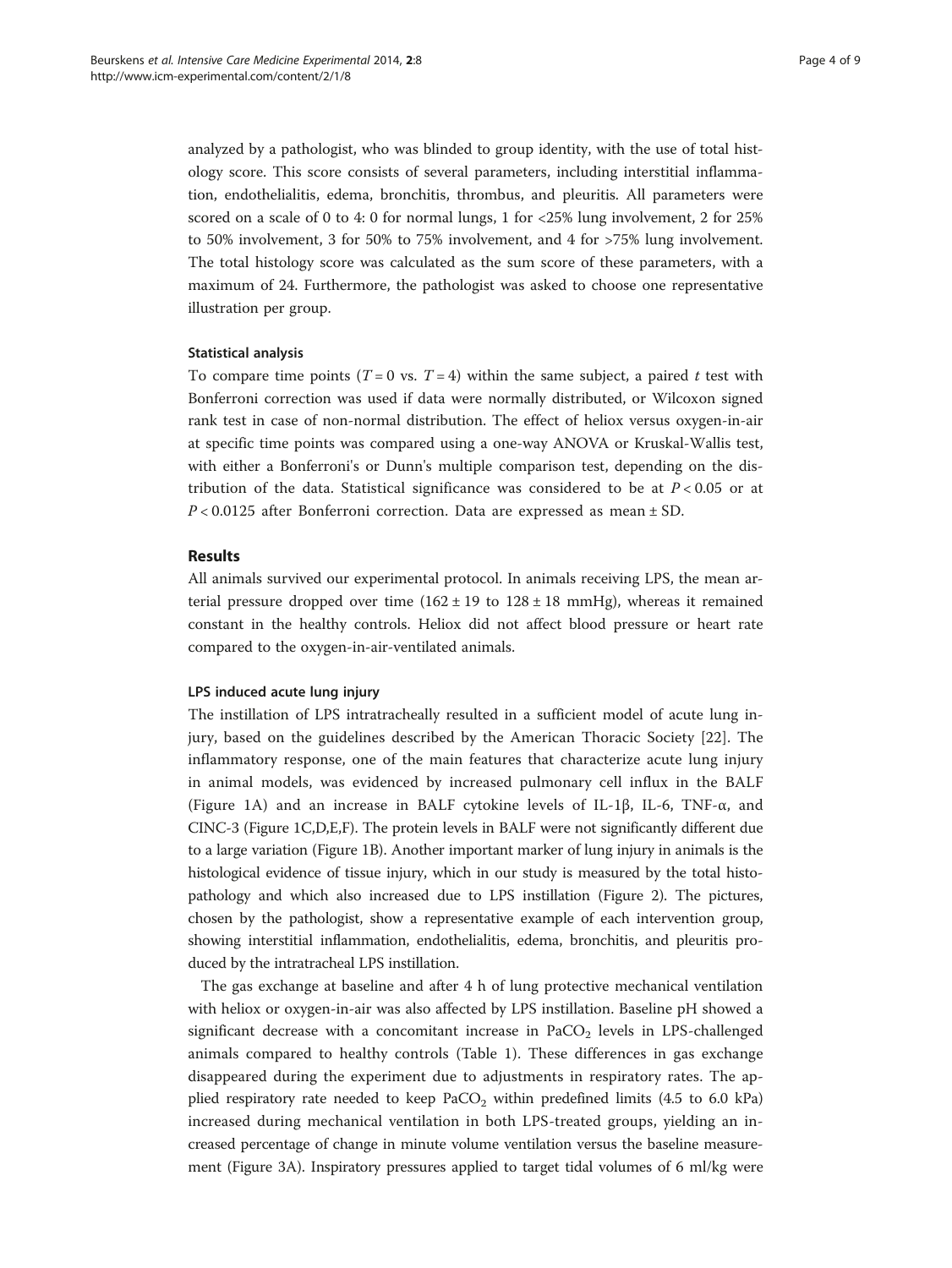<span id="page-4-0"></span>

also adjusted during the experiment, resulting in higher inspiratory and driving pressures in LPS-treated animals compared to healthy controls, with a significant increase in the animals ventilated with oxygen only (Figure [3](#page-5-0)B,C). A concomitant decrease in percentage change of compliance was seen in LPS-treated animals compared to healthy controls, with again a significant increase in the animals ventilated with oxygen (Figure [3D](#page-5-0)).

## Effects of heliox

Heliox did not result in a reduction of inflammatory parameters when compared to the oxygen-in-air ventilation. No effect was seen in the pulmonary neutrophil influx, protein, or cytokine levels in BALF (Figure 1A,B,C,D,E,F) or in the total histology score in the lung (Figure 2). Also, use of heliox did not alter gas exchange (Table [1](#page-5-0)). Comparing the change versus baseline, heliox did not influence minute volume ventilation needed for adequate gas exchange compared to oxygen-in-air ventilation (Figure [3](#page-5-0)A). Heliox

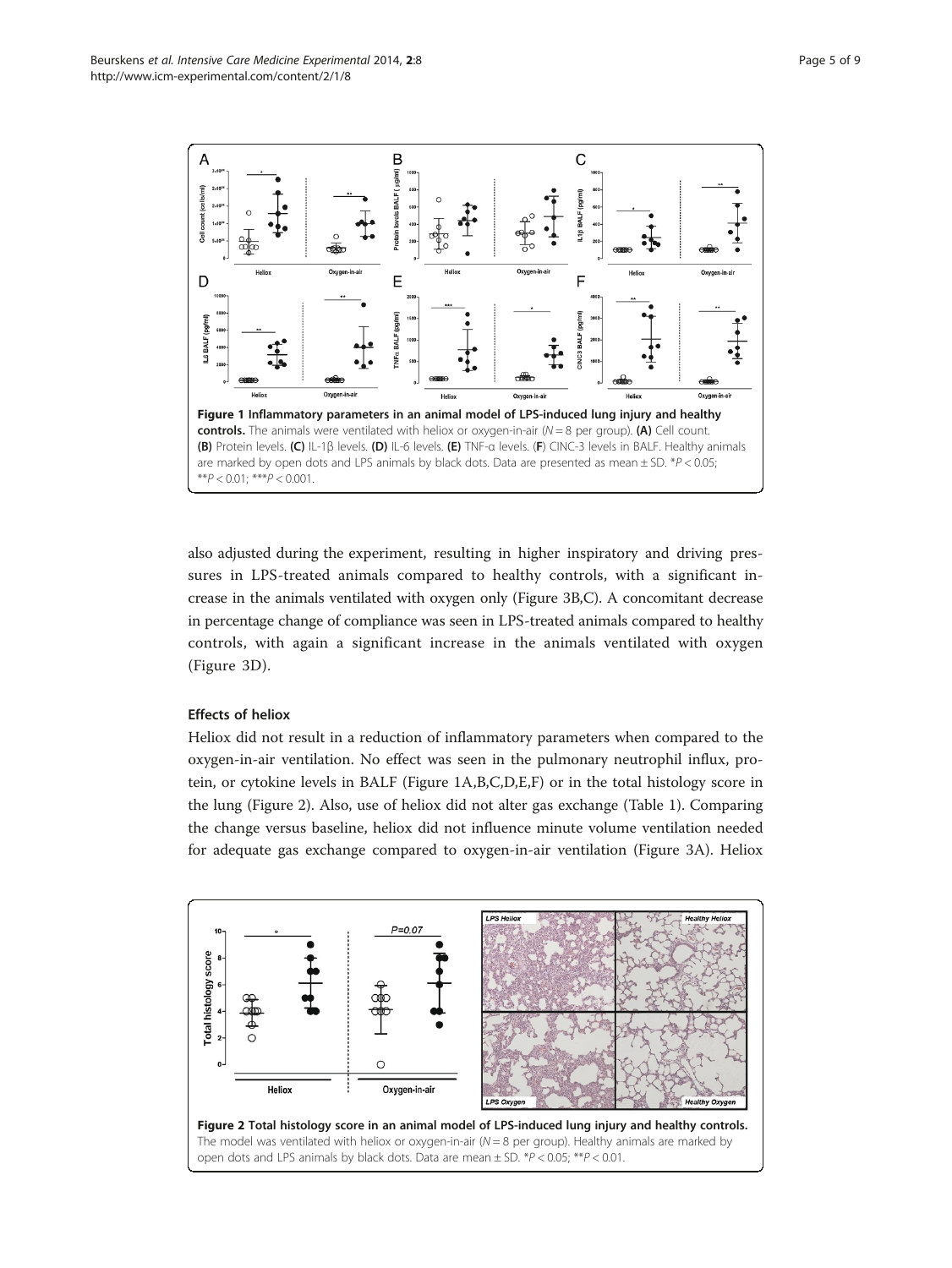|                        | Time (h)       | Healthy         |                 | <b>LPS</b>      |                  |
|------------------------|----------------|-----------------|-----------------|-----------------|------------------|
|                        |                | Oxygen-in-air   | <b>Heliox</b>   | Oxygen-in-air   | <b>Heliox</b>    |
| рH                     | $\Omega$       | $7.44 + 0.04$   | $7.42 + 0.03$   | $7.35 + 0.05^a$ | $7.34 + 0.08^b$  |
|                        | $\overline{4}$ | $7.33 + 0.04^c$ | $7.36 + 0.03^d$ | $7.30 + 0.06$   | $7.30 \pm 0.08$  |
| pCO <sub>2</sub> (kPa) | $\Omega$       | $4.38 \pm 0.7$  | $4.86 + 0.6$    | $5.78 + 0.6^a$  | $6.10 \pm 1.4^b$ |
|                        | $\overline{4}$ | $4.99 + 0.4$    | $5.81 \pm 0.9$  | $5.84 + 0.77$   | $5.75 + 1.29$    |
| pO <sub>2</sub> (kPa)  | 0              | $34.2 \pm 1.8$  | $31.7 \pm 1.5$  | $33.2 \pm 1.7$  | $32.3 + 3.3$     |
|                        | 4              | $31.7 + 2.5$    | $30.8 \pm 2.8$  | $28.5 \pm 3.9$  | $28.8 \pm 3.4$   |

<span id="page-5-0"></span>Table 1 Gas exchange in an animal model of LPS–induced lung; ventilated with heliox or oxygen-in-air

<sup>a</sup>Oxygen-in-air LPS T = 0 vs. oxygen-in-air healthy T = 0, significant after Bonferroni's multiple comparison test (P < 0.01);<br><sup>b</sup>Heliox LPS T = 0 vs. beliox healthy T = 0, significant after Bonferroni's multiple compari Heliox LPS  $T = 0$  vs. heliox healthy  $T = 0$ , significant after Bonferroni's multiple comparison test (P < 0.01); <sup>c</sup>Oxygen-in-air healthy  $T = 0$  vs. oxygen-in-air healthy  $T = 4$ , significant after Bonferroni correction (P < 0.0125); <sup>d</sup>Heliox healthy  $T = 0$  vs. heliox healthy  $T = 4$ , significant after Bonferroni correction ( $P < 0.0125$ ). Data are presented as mean  $\pm$  SD. N = 8 per group.

did however abrogate the increase in inspiratory and driving pressures compared to baseline needed to generate tidal volumes of 6 ml/kg in LPS-treated animals compared to oxygen-in-air (Figure 3B,C). Concomitantly, the relative decrease in compliance in LPS-treated animals was abrogated with heliox ventilation versus oxygen-in-air ventilation (Figure 3D).

# **Discussion**

In this animal model of induced acute lung injury due to LPS instillation, heliox abrogated the increase in inspiratory and driving pressures needed to target preset tidal volumes over time. Furthermore, heliox diminished the decrease in compliance compared to baseline in LPS-treated animals. In contrast to our hypothesis, heliox did not

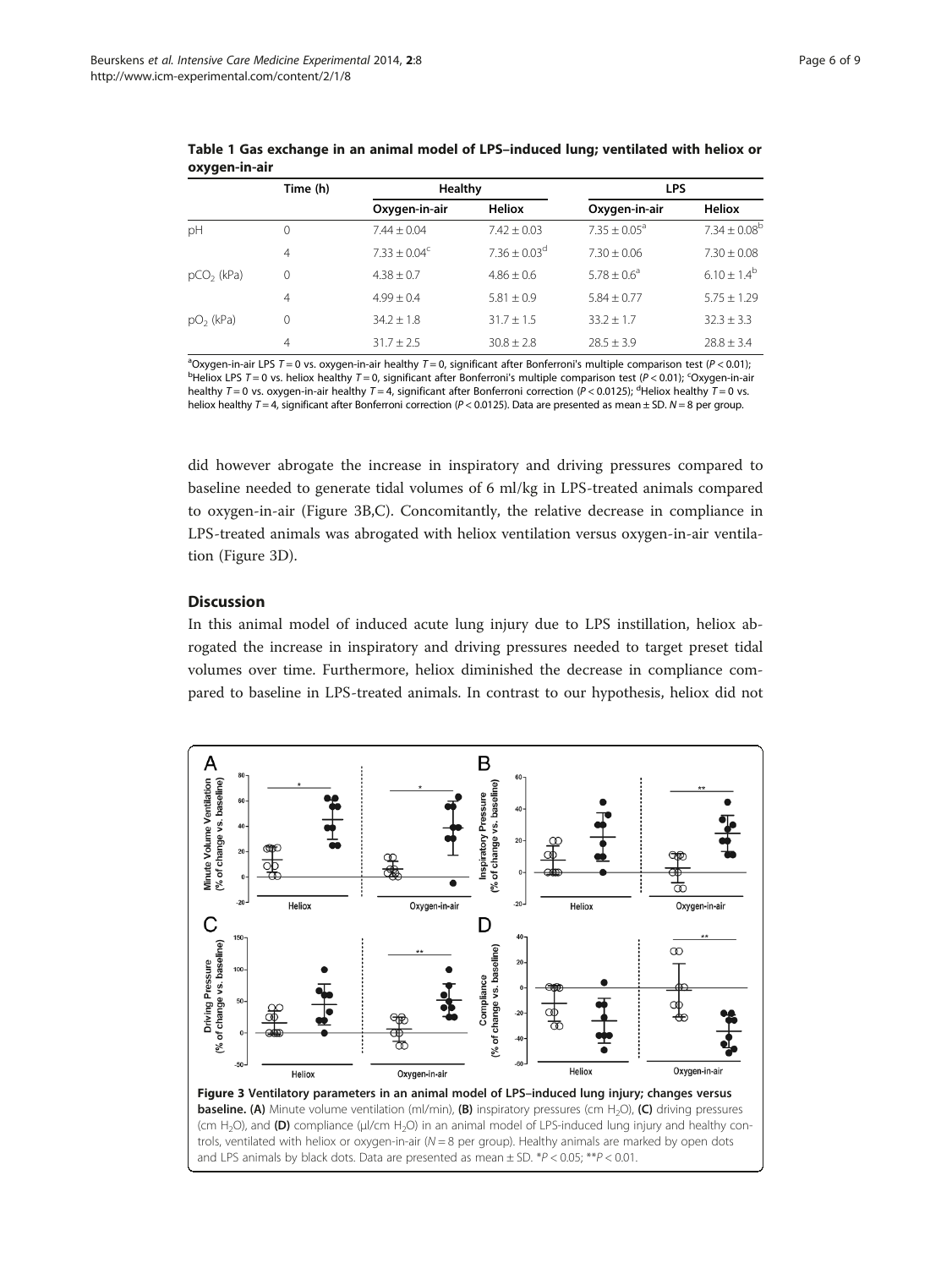allow for a reduction in minute volume ventilation during lung-protective mechanical ventilation. Moreover, heliox ventilation showed no effect on neither gas exchange or on lung inflammation. Thereby, our results are somewhat in contrast to studies investigating heliox ventilation in pediatric models as well as to findings in our own animal model of ventilator-induced lung injury, where heliox improved  $CO<sub>2</sub>$ removal [\[13](#page-7-0)-[17](#page-7-0)].

There may be several explanations for the absence of a beneficial effect of heliox in our model. Within our study design, we strictly regulated tidal volumes at 6 ml/kg. This study design was chosen to reduce confounders, influencing our results. With this design, we believe that any measured effect of heliox on lung injury could be ascribed to heliox only and not to a difference in tidal volumes. This distinction is important, because as a result of a more laminar flow pattern compared to oxygen-in-air ventilation, the mechanism by which heliox improves  $CO<sub>2</sub>$  removal might be by an increased tidal volume delivery. In line with this, it was shown that during high-frequency oscillatory ventilation in an animal ARDS model, heliox did not alter gas exchange if tidal volume was kept constant [\[23](#page-8-0)]. If the findings would also be applicable during protective mechanical ventilation, based on the characteristics of heliox, we hypothesized a decrease in inspiratory pressures needed to generate a set tidal volume, as found before [\[12](#page-7-0)]. However, our effects on inspiratory and driving pressures, as well as the compliance, were only modest. Since we cannot exclude that heliox may be beneficial by allowing a further reduction of tidal volumes, which was shown before to increase protection in ARDS [\[24](#page-8-0)-[26\]](#page-8-0), the choice for strictly keeping tidal volumes at 6 ml/kg in these experiments limits the interpretation of our results.

An alternative explanation for the differences with previous studies may be related to differences in ventilation modes. The previous studies that showed a beneficial effect of heliox were all performed in pediatric animal models, mostly during high-frequency oscillatory ventilation [[13-15\]](#page-7-0). This same mode was also used in infants, showing a decreased airway resistance during heliox ventilation [[27\]](#page-8-0).

Differences may also relate to the underlying disease state. Whereas airway obstruction is present in our model of acute lung injury, the severity of airway obstruction is far less compared to asthma, respiratory syncytial virus, or other disease states in which hyper-reactivity of bronchi plays an important role [\[27](#page-8-0)-[29\]](#page-8-0). In line with this, in a test lung, the effect of heliox on reducing the inspiratory effort was shown to be dependent on the kind of obstruction and severity [\[30\]](#page-8-0). Our model may also have been a too mild model of lung injury, in which beneficial effects may be hard to tease out. However, our model is clinically relevant and represents the most important parameters of acute lung injury in animals [[22](#page-8-0)].

The anti-inflammatory effects of heliox, previously reported in ARDS models [[14](#page-7-0),[18](#page-7-0)], could not be reproduced in our model. A clear mechanism on how heliox can affect lung injury markers and histology scoring is not known; however, in healthy volunteers helium resulted in an attenuated expression of inflammatory cell surface markers on leukocytes and platelets in blood [[31\]](#page-8-0). It is postulated that the influence of helium might be via the cell-mediated immunity [[32\]](#page-8-0). Furthermore, ventilation with heliox might lower shear stress and barotraumas and therefore have an anti-inflammatory effect [\[14](#page-7-0)]. However, our results indicate that there is no direct anti-inflammatory effect due to heliox ventilation.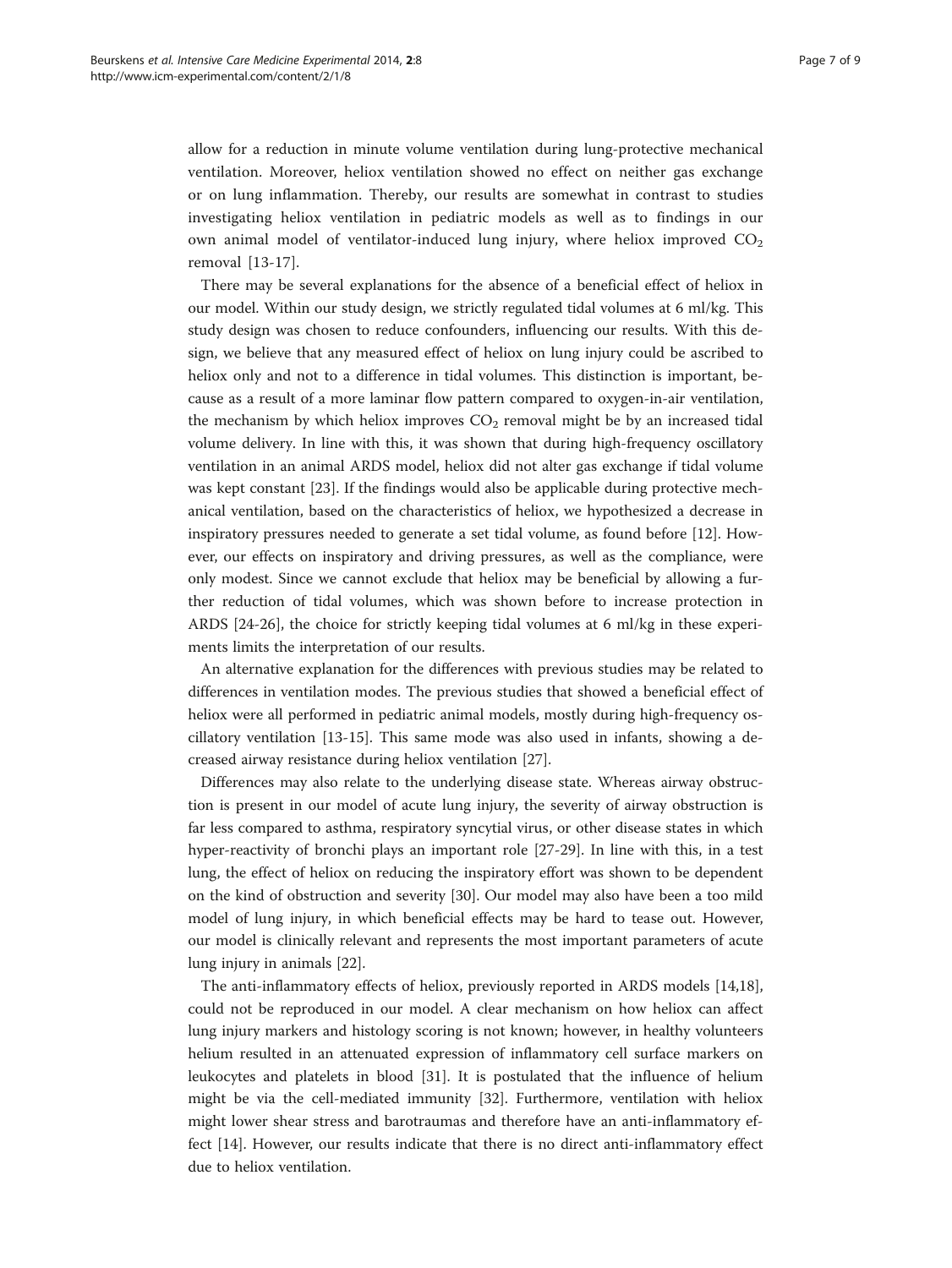# <span id="page-7-0"></span>Conclusions

Heliox modestly limited the increase in inspiratory and driving pressures applied to target preset tidal volumes, with a concomitant restraint of the reduced compliance between LPS-treated animals and healthy controls. However, heliox ventilation did neither allow for lower minute volume ventilation nor did it have an effect on gas exchange, lung inflammation, or lung damage in an animal model of acute lung injury.

#### Competing interest

All authors declare no financial or other potential competing interest.

#### Authors' contributions

CB, HA, and NJ designed the animal study. CB, HA, and FdB executed the study-protocol and collected the data. JR scored the lung sections and calculated the total histology score of the lung. CB and NJ analyzed the data and wrote the first draft of the manuscript; all authors contributed to the final version. All authors read and approved the final manuscript.

#### Acknowledgements

NWO ZonMW Clinical Fellowship was granted to Dr. NPJ (project number 90700269).

#### Author details

<sup>1</sup>Laboratory of Experimental Intensive Care and Anaesthesiology, Academic Medical Center, University of Amsterdam, Meibergdreef 9, Amsterdam 1105 AZ, the Netherlands. <sup>2</sup>Department of Intensive Care, Academic Medical Center, University of Amsterdam, Meibergdreef 9, Amsterdam 1105 AZ, the Netherlands. <sup>3</sup>Department of Pathology, Academic Medical Center, University of Amsterdam, Amsterdam 1012 WX, the Netherlands.

#### Received: 23 January 2014 Accepted: 24 January 2014 Published: 6 February 2014

#### References

- 1. Ashbaugh DG, Bigelow DB, Petty TL, Levine BE, Ashbaugh DG, Bigelow DB, Petty TL, Levine BE (2005) Acute respiratory distress in adults. The Lancet 290(7511):319–323
- 2. Wright PE, Bernard GR (1989) The role of airflow resistance in patients with the adult respiratory distress syndrome. Am Rev Respir Dis 139(5):1169–1174
- 3. Pelosi P, Cereda M, Foti G, Giacomini M, Pesenti A (1995) Alterations of lung and chest wall mechanics in patients with acute lung injury: effects of positive end-expiratory pressure. Am J Respir Crit Care Med 152(2):531–537
- 4. Amato MB, Barbas CS, Medeiros DM, Magaldi RB, Schettino GP, Lorenzi-Filho G, Kairalla RA, Deheinzelin D, Munoz C, Oliveira R, Takagaki TY, Ribeiro Carvalho CR (1998) Effect of a protective-ventilation strategy on mortality in the acute respiratory distress syndrome. N Engl J Med 338(6):347–354
- 5. Kumar A, Zarychanski R, Pinto R, Cook DJ, Marshall J, Lacroix J, Stelfox T, Bagshaw S, Choong K, Lamontagne F et al (2009) Critically ill patients with 2009 influenza A(H1N1) infection in Canada. JAMA 302(17):1872–1879
- 6. Villar J, Blanco J, Anon JM, Santos-Bouza A, Blanch L, Ambros A, Gandia F, Carriedo D, Mosteiro F, Basaldua S, Fernández RL, Kacmarek RM, Network ALIEN (2011) The ALIEN study: incidence and outcome of acute respiratory distress syndrome in the era of lung protective ventilation. Intensive Care Med 37(12):1932–1941
- 7. Bellani G, Guerra L, Musch G, Zanella A, Patroniti N, Mauri T, Messa C, Pesenti A (2011) Lung regional metabolic activity and gas volume changes induced by tidal ventilation in patients with acute lung injury. Am J Respir Crit Care Med 183(9):1193–1199
- 8. Estenssoro E, Dubin A, Laffaire E, Canales H, Saenz G, Moseinco M, Pozo M, Gomez A, Baredes N, Jannello G, Osatnik J (2002) Incidence, clinical course, and outcome in 217 patients with acute respiratory distress syndrome. Crit Care Med 30(11):2450–2456
- 9. Hess DR, Fink JB, Venkataraman ST, Kim IK, Myers TR, Tano BD (2006) The history and physics of heliox. Respir Care 51(6):608–612
- 10. Frazier MD, Cheifetz IM (2010) The role of heliox in paediatric respiratory disease. Paediatr Respir Rev 11(1):46–53, quiz 53
- 11. Venkataraman ST (2006) Heliox during mechanical ventilation. Respir Care 51(6):632–639
- 12. Abd-Allah SA, Rogers MS, Terry M, Gross M, Perkin RM (2003) Helium-oxygen therapy for pediatric acute severe asthma requiring mechanical ventilation. Pediatr Crit Care Med 4(3):353–357
- 13. Siddappa R, Dowhy MS, Rotta AT, Hernan LJ, Fuhrman BP (2005) Low bias flow oscillation with heliox in oleic acid-induced lung injury. Pediatr Crit Care Med 6(1):70–75
- 14. Nawab US, Touch SM, Irwin-Sherman T, Blackson TJ, Greenspan JS, Zhu G, Shaffer TH, Wolfson MR (2005) Heliox attenuates lung inflammation and structural alterations in acute lung injury. Pediatr Pulmonol 40(6):524–532
- 15. Katz A, Gentile MA, Craig DM, Quick G, Meliones JN, Cheifetz IM (2001) Heliox improves gas exchange during high-frequency ventilation in a pediatric model of acute lung injury. Am J Respir Crit Care Med 164(2):260–264
- 16. Beurskens C, Brevoord D, Horn J, Preckel B, Vroom M, Juffermans N (2012) Heliox ventilation improves ventilation in patients with induced hypothermia. Am J Respir Crit Care Med 185(1 Meeting Abstracts):A1718
- 17. Beurskens CJ, Aslami H, de Beer FM, Vroom MB, Preckel B, Horn J, Juffermans NP (2013) Heliox allows for lower minute volume ventilation in an animal model of ventilator-induced lung injury. PLoS One 8(10):e78159
- 18. Yilmaz S, Daglioglu K, Yildizdas D, Bayram I, Gumurdulu D, Polat S (2013) The effectiveness of heliox in acute respiratory distress syndrome. Ann Thorac Med 8(1):46–52